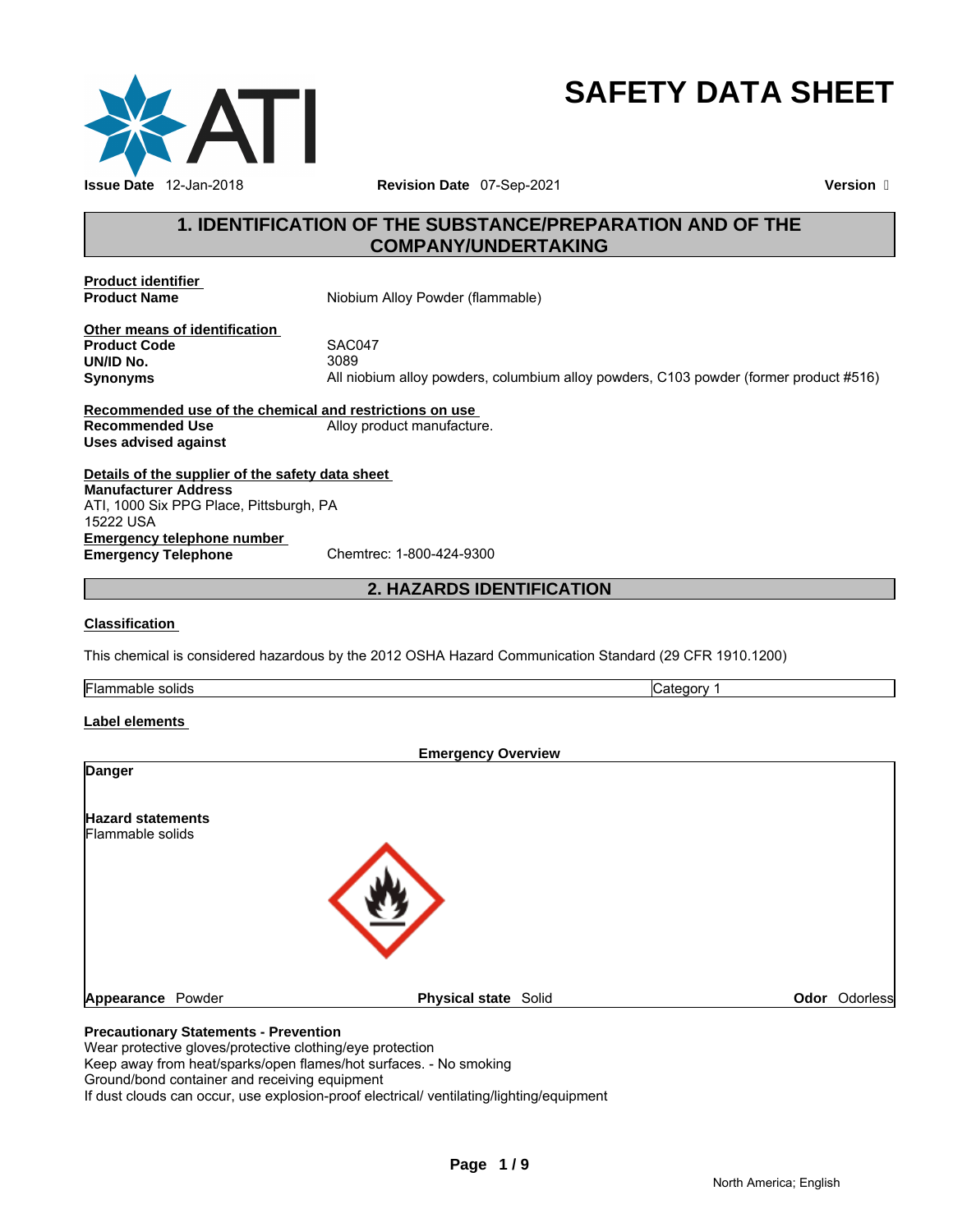# **Precautionary Statements - Response**

In case of fire: Use salt (NaCl) for extinction.

#### **Hazards not otherwise classified (HNOC)**

# Not applicable

# **Other Information**

When product is subjected to welding, burning, melting, sawing, brazing, grinding, buffing, polishing, or other similar heat-generating processes, the following potentially hazardous airborne particles and/or fumes may be generated: Titanium dioxide an IARC Group 2B carcinogen.

Vanadium pentoxide (V2O5) affects eyes, skin, respiratory system.

Soluble molybdenum compounds such as molybdenum trioxide may cause lung irritation.

# **3. COMPOSITION/INFORMATION ON INGREDIENTS**

**Synonyms** All niobium alloy powders, columbium alloy powders, C103 powder (former product #516).

| <b>Chemical Name</b> | <b>CAS No.</b> | Weight-%  |
|----------------------|----------------|-----------|
| Niobium (Columbium)  | 7440-03-1      | $40 - 99$ |
| Titanium             | 7440-32-6      | $0 - 60$  |
| <b>Aluminum</b>      | 7429-90-5      | $0 - 50$  |
| Tantalum             | 7440-25-7      | $0 - 30$  |
| Tungsten             | 7440-33-7      | $0 - 30$  |
| <b>Hafnium</b>       | 7440-58-6      | $0 - 30$  |
| Vanadium             | 7440-62-2      | $0 - 10$  |
| Molybdenum           | 7439-98-7      | $0 - 10$  |
| <b>Zirconium</b>     | 7440-67-7      | $0 - 5$   |
| Hydrogen             | 1333-74-0      | $0 - 1.2$ |

# **4. FIRST AID MEASURES**

| <b>First aid measures</b>                                   |                                                                                                                                                        |  |  |
|-------------------------------------------------------------|--------------------------------------------------------------------------------------------------------------------------------------------------------|--|--|
| Eye contact                                                 | In the case of particles coming in contact with eyes during processing, treat as with any<br>foreign object.                                           |  |  |
| <b>Skin Contact</b>                                         | None under normal use conditions.                                                                                                                      |  |  |
| <b>Inhalation</b>                                           | If excessive amounts of smoke, fume, or particulate are inhaled during processing, remove<br>to fresh air and consult a qualified health professional. |  |  |
| Ingestion                                                   | IF SWALLOWED: Call a POISON CENTER or doctor/physician if you feel unwell.                                                                             |  |  |
| Most important symptoms and effects, both acute and delayed |                                                                                                                                                        |  |  |
| <b>Symptoms</b>                                             | None anticipated.                                                                                                                                      |  |  |
|                                                             | Indication of any immediate medical attention and special treatment needed                                                                             |  |  |
| Note to physicians                                          | Treat symptomatically.                                                                                                                                 |  |  |
| <b>5. FIRE-FIGHTING MEASURES</b>                            |                                                                                                                                                        |  |  |

#### **Suitable extinguishing media**

Isolate large fires and allow to burn out. Smother small fires with salt (NaCl).

**Unsuitable extinguishing media** Do not spray water on burning metal as an explosion may occur. This explosive characteristic is caused by the hydrogen and steam generated by the reaction of water with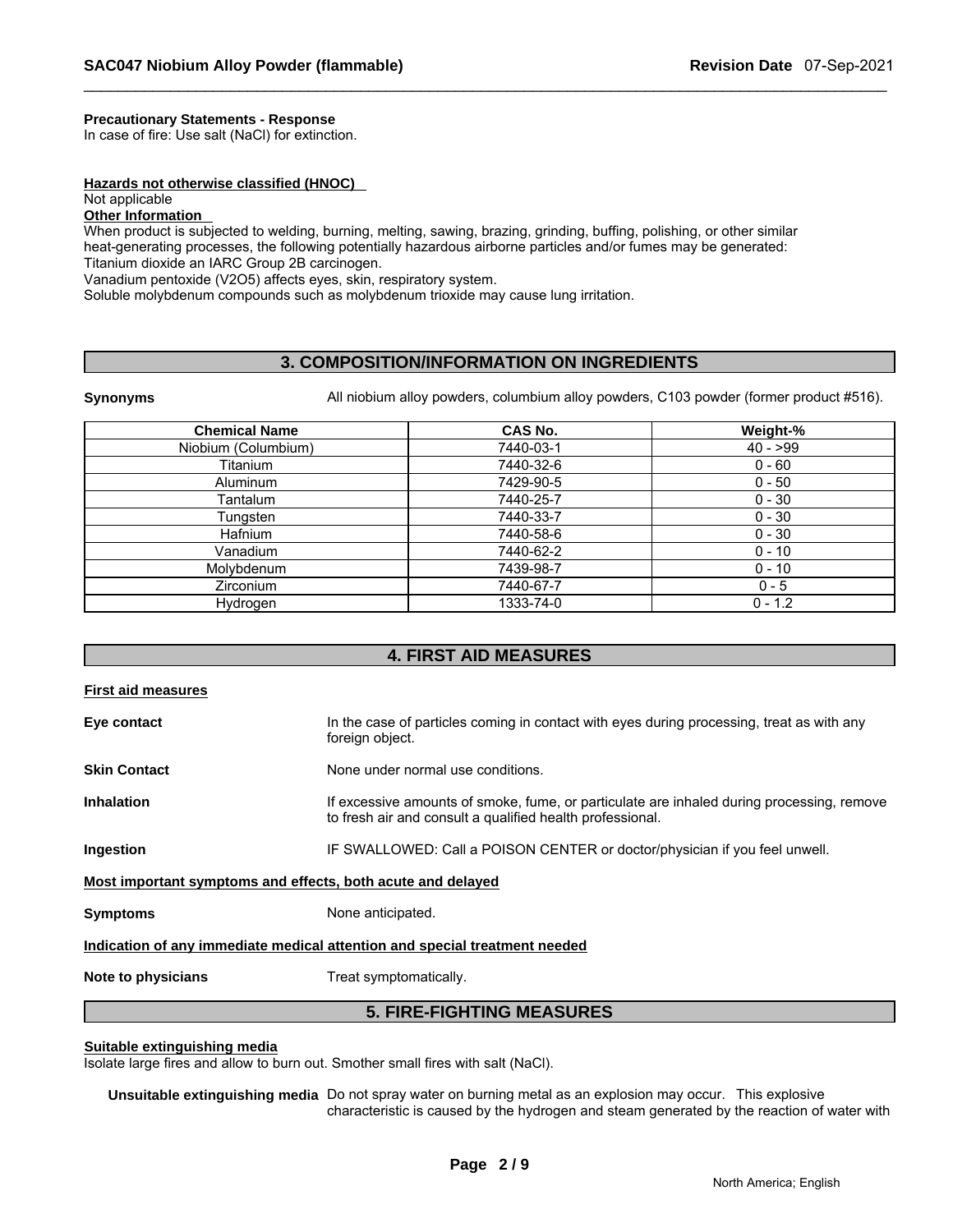the burning material.

#### **Specific hazards arising from the chemical**

Intense heat. Very fine, high surface area material resulting from processing this product may ignite spontaneously at room temperature. WARNING: Fine particles of this product may form combustible dust-air mixtures. Keep particles away from all ignition sources including heat, sparks, and flame. Prevent dust accumulations to minimize combustible dust hazard.

**Hazardous combustion products** Titanium dioxide an IARC Group 2B carcinogen. Vanadium pentoxide (V2O5) affects eyes, skin, respiratory system. Soluble molybdenum compounds such as molybdenum trioxide may cause lung irritation.

#### **Explosion data Sensitivity to Mechanical Impact** None. **Sensitivity to Static Discharge** May be ignited by heat, sparks or flames.

#### **Protective equipment and precautions for firefighters**

Firefighters should wear self-contained breathing apparatus and full firefighting turnout gear.

|                                                      | <b>6. ACCIDENTAL RELEASE MEASURES</b>                                                                       |
|------------------------------------------------------|-------------------------------------------------------------------------------------------------------------|
|                                                      | Personal precautions, protective equipment and emergency procedures                                         |
| <b>Personal precautions</b>                          | Use personal protective equipment as required.                                                              |
| For emergency responders                             | Use personal protective equipment as required. Follow Emergency Response Guidebook,<br>Guide No. 170.       |
| <b>Environmental precautions</b>                     |                                                                                                             |
| <b>Environmental precautions</b>                     | Collect spillage to prevent release to the environment.                                                     |
| Methods and material for containment and cleaning up |                                                                                                             |
| <b>Methods for containment</b>                       | Prevent further leakage or spillage if safe to do so.                                                       |
| Methods for cleaning up                              | Sweep or shovel material into dry containers using non-sparking tools. Avoid creating<br>uncontrolled dust. |
|                                                      | 7 IIANDI INA AND CTADAAF                                                                                    |

# **7. HANDLING AND STORAGE**

# **Precautions for safe handling**

**Advice on safe handling** Very fine, high surface area material resulting from grinding, buffing, polishing, or similar processes of this product may ignite spontaneously at room temperature. WARNING: Fine particles of this product may form combustible dust-air mixtures. Keep particles away from all ignition sources including heat, sparks, and flame. Prevent dust accumulations to minimize combustible dust hazard. **Conditions for safe storage, including any incompatibilities Storage Conditions** Keep away from heat, sparks, flame and other sources of ignition (i.e., pilot lights, electric motors and static electricity). For long-term storage, keep sealed in argon-filled steel drums. **Incompatible materials** Dissolves in hydrofluoric acid. Ignites in the presence of fluorine. When heated above 200°C, reacts exothermically with the following: Chlorine, bromine, halocarbons, carbon

# **8. EXPOSURE CONTROLS/PERSONAL PROTECTION**

tetrachloride, carbon tetrafluoride, and freon.

#### **Control parameters**

| Chemic<br>Name<br>л | . .<br>CGIF<br>. .<br>^'<br>$\overline{\phantom{0}}$ | <b>DEI</b><br>na<br>$\sim$ |
|---------------------|------------------------------------------------------|----------------------------|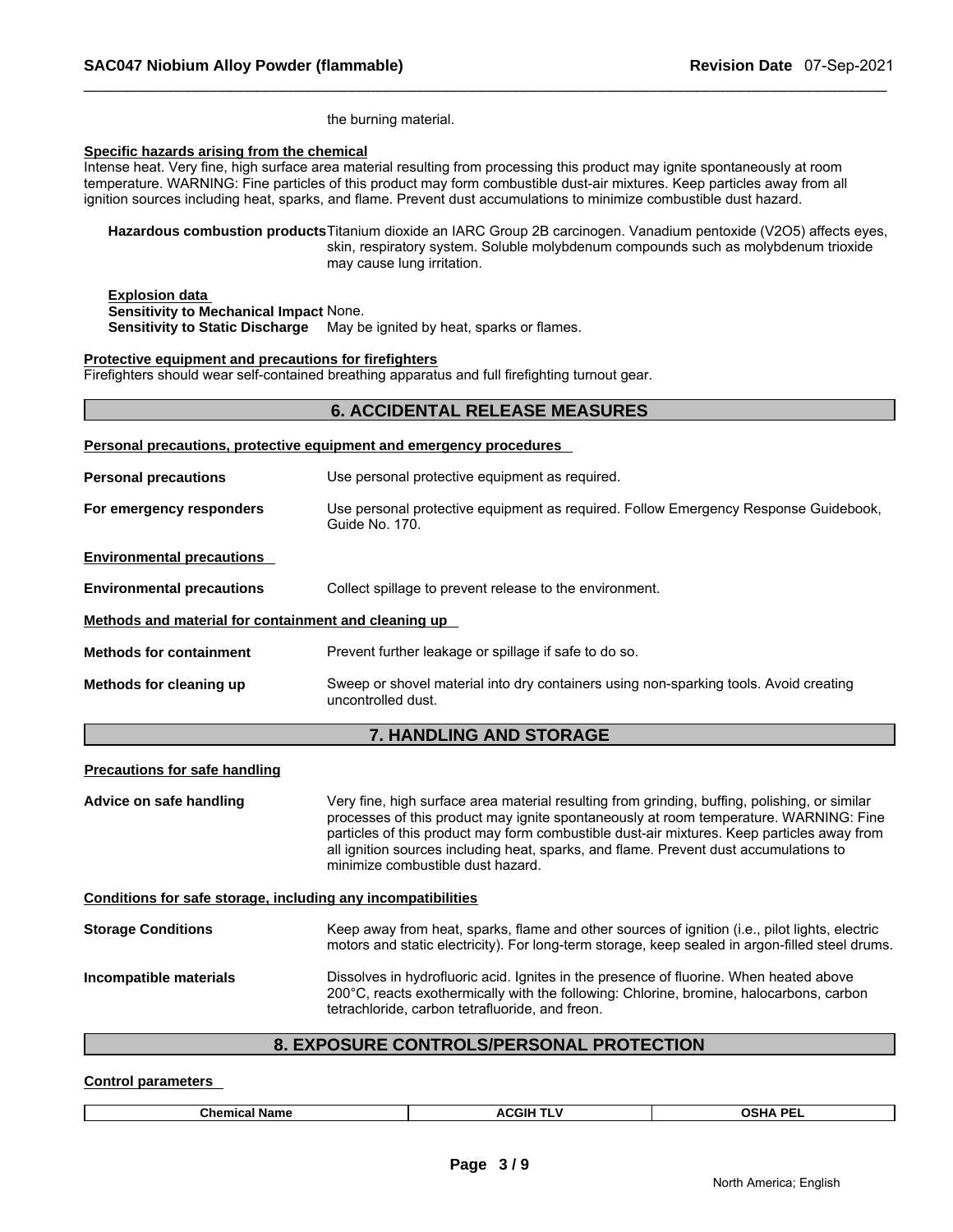| Niobium (Columbium) |                                                              |                                                      |
|---------------------|--------------------------------------------------------------|------------------------------------------------------|
| 7440-03-1           |                                                              |                                                      |
| Titanium            |                                                              |                                                      |
| 7440-32-6           |                                                              |                                                      |
| <b>Aluminum</b>     | TWA: 1 mg/m <sup>3</sup> respirable fraction                 | TWA: $15 \text{ mg/m}^3$ total dust                  |
| 7429-90-5           |                                                              | TWA: 5 mg/m <sup>3</sup> respirable fraction         |
| Tungsten            | STEL: 10 mg/m <sup>3</sup> STEL: 10 mg/m <sup>3</sup> W      | (vacated) STEL: 10 mg/m <sup>3</sup> (vacated) STEL: |
| 7440-33-7           | TWA: 5 mg/m <sup>3</sup> TWA: 5 mg/m <sup>3</sup> W          | 10 mg/m $3$ W                                        |
| Tantalum            |                                                              | TWA: $5 \text{ mg/m}^3$                              |
| 7440-25-7           |                                                              |                                                      |
| <b>Hafnium</b>      | TWA: $0.5$ mg/m <sup>3</sup> TWA: $0.5$ mg/m <sup>3</sup> Hf | TWA: $0.5 \text{ mg/m}^3$                            |
| 7440-58-6           |                                                              |                                                      |
| Vanadium            |                                                              | Ceiling: 0.5 mg/m <sup>3</sup> V2O5 respirable dust  |
| 7440-62-2           |                                                              | Ceiling: 0.1 mg/m <sup>3</sup> V2O5 fume             |
| Molybdenum          | TWA: 10 mg/m $3$ inhalable fraction                          |                                                      |
| 7439-98-7           | TWA: 3 mg/m <sup>3</sup> respirable fraction                 |                                                      |
| Zirconium           | STEL: 10 mg/m <sup>3</sup> STEL: 10 mg/m <sup>3</sup> Zr     | TWA: $5 \text{ mg/m}^3$ Zr                           |
| 7440-67-7           | TWA: 5 mg/m <sup>3</sup> TWA: 5 mg/m <sup>3</sup> Zr         | (vacated) STEL: 10 mg/m <sup>3</sup> (vacated) STEL: |
|                     |                                                              | 10 mg/m $3$ Zr                                       |
| Hydrogen            |                                                              |                                                      |
| 1333-74-0           |                                                              |                                                      |

# **Appropriate engineering controls**

| <b>Engineering Controls</b>           | Avoid generation of uncontrolled particles.                                                                                                                                                                                                                                                                                                                                     |  |  |
|---------------------------------------|---------------------------------------------------------------------------------------------------------------------------------------------------------------------------------------------------------------------------------------------------------------------------------------------------------------------------------------------------------------------------------|--|--|
|                                       | Individual protection measures, such as personal protective equipment                                                                                                                                                                                                                                                                                                           |  |  |
| <b>Eye/face protection</b>            | When airborne particles may be present, appropriate eye protection is recommended. For<br>example, tight-fitting goggles, foam-lined safety glasses or other protective equipment that<br>shield the eyes from particles.                                                                                                                                                       |  |  |
| Skin and body protection              | Fire/flame resistant/retardant clothing may be appropriate during hot work with the product.                                                                                                                                                                                                                                                                                    |  |  |
| <b>Respiratory protection</b>         | When particulates/fumes/gases are generated and if exposure limits are exceeded or<br>irritation is experienced, proper approved respiratory protection should be worn.<br>Positive-pressure supplied air respirators may be required for high airborne contaminant<br>concentrations. Respiratory protection must be provided in accordance with current local<br>regulations. |  |  |
| <b>General Hygiene Considerations</b> | Handle in accordance with good industrial hygiene and safety practice.                                                                                                                                                                                                                                                                                                          |  |  |

# **9. PHYSICAL AND CHEMICAL PROPERTIES**

# **Information on basic physical and chemical properties**

| <b>Physical state</b><br>Appearance<br><b>Color</b>                                      | Solid<br>Powder<br>Metallic gray or silver                                | Odor<br><b>Odor threshold</b>      | <b>Odorless</b><br>Not applicable |
|------------------------------------------------------------------------------------------|---------------------------------------------------------------------------|------------------------------------|-----------------------------------|
| <b>Property</b><br>рH                                                                    | <b>Values</b>                                                             | Remarks • Method<br>Not applicable |                                   |
| Melting point / freezing point<br>Boiling point / boiling range<br><b>Flash point</b>    | °C<br>4480 °F<br>2470                                                     |                                    |                                   |
| <b>Evaporation rate</b><br>Flammability (solid, gas)<br><b>Flammability Limit in Air</b> |                                                                           | Not applicable<br>Flammable        |                                   |
| Upper flammability limit:<br>Lower flammability limit:                                   | $\blacksquare$<br>$\overline{\phantom{0}}$                                |                                    |                                   |
| Vapor pressure<br>Vapor density<br><b>Specific Gravity</b><br><b>Water solubility</b>    | $\overline{\phantom{0}}$<br>$\overline{\phantom{0}}$<br>8.57<br>Insoluble | Not applicable<br>Not applicable   |                                   |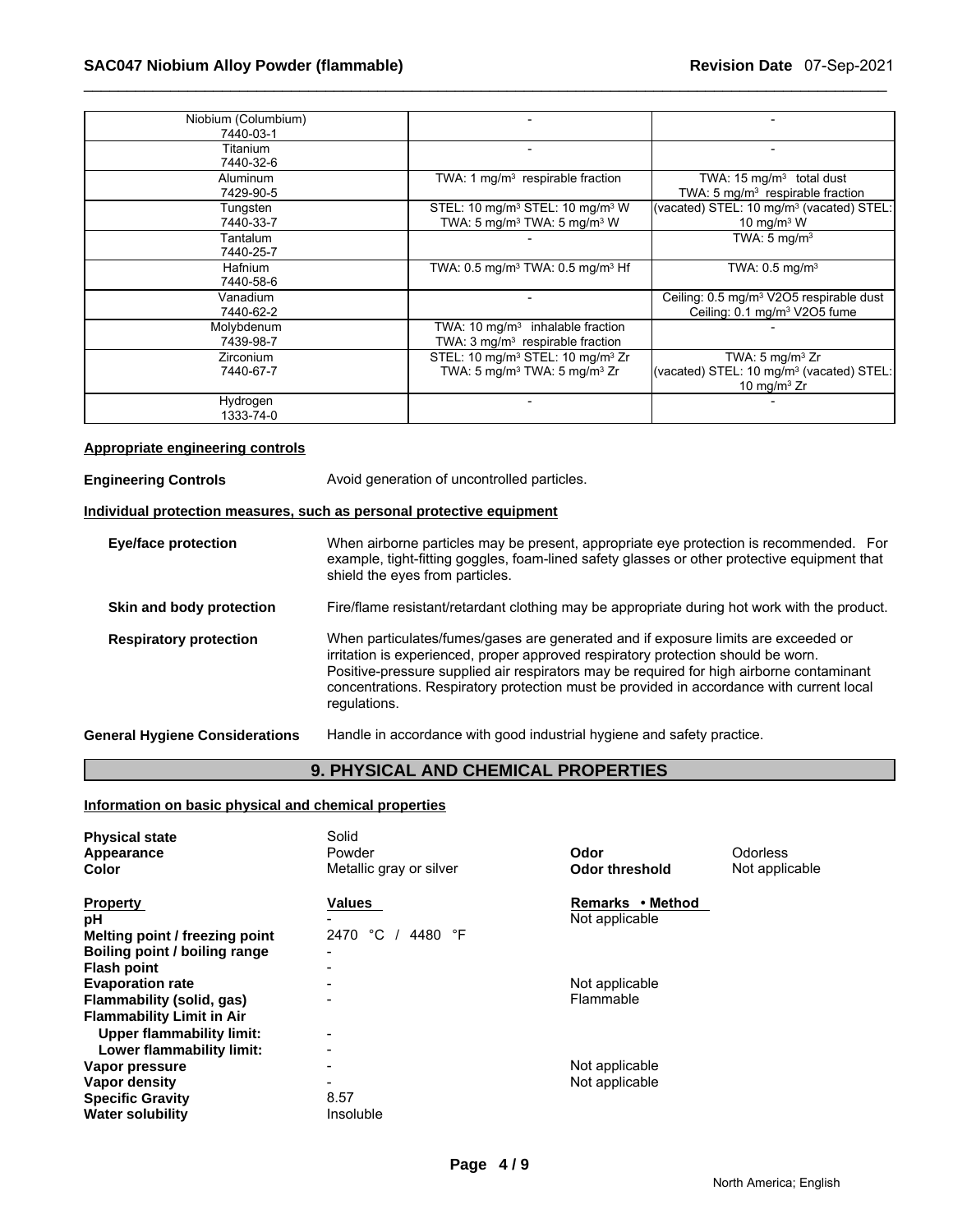| Solubility in other solvents                      | -                        |                |
|---------------------------------------------------|--------------------------|----------------|
| <b>Partition coefficient</b>                      | $\blacksquare$           | Not applicable |
| <b>Autoignition temperature</b>                   |                          | Not applicable |
| <b>Decomposition temperature</b>                  | $\overline{\phantom{a}}$ | Not applicable |
| <b>Kinematic viscosity</b>                        | $\blacksquare$           | Not applicable |
| <b>Dynamic viscosity</b>                          | $\blacksquare$           | Not applicable |
| <b>Explosive properties</b>                       | Not applicable           |                |
| <b>Oxidizing properties</b>                       | Not applicable           |                |
|                                                   |                          |                |
| <b>Other Information</b>                          |                          |                |
|                                                   | $\overline{\phantom{a}}$ |                |
| <b>Softening point</b><br><b>Molecular weight</b> |                          |                |
| <b>VOC Content (%)</b>                            | Not applicable           |                |
| <b>Density</b>                                    |                          |                |
| <b>Bulk density</b>                               | 260 lb/ft3               |                |

# **10. STABILITY AND REACTIVITY**

**Reactivity** 

Not applicable

#### **Chemical stability**

Stable under normal conditions.

#### **Possibility of Hazardous Reactions**

None under normal processing.

**Hazardous polymerization** Hazardous polymerization does not occur.

#### **Conditions to avoid**

Dust formation and dust accumulation.

#### **Incompatible materials**

Dissolves in hydrofluoric acid. Ignites in the presence of fluorine. When heated above 200°C, reacts exothermically with the following: Chlorine, bromine, halocarbons, carbon tetrachloride, carbon tetrafluoride, and freon.

#### **Hazardous Decomposition Products**

When product is subjected to welding, burning, melting, sawing, brazing, grinding, buffing, polishing, or other similar heat-generating processes, the following potentially hazardous airborne particles and/or fumes may be generated:. Titanium dioxide an IARC Group 2B carcinogen. Vanadium pentoxide (V2O5) affects eyes, skin, respiratory system. Soluble molybdenum compounds such as molybdenum trioxide may cause lung irritation.

# **11. TOXICOLOGICAL INFORMATION**

#### **Information on likely routes of exposure**

## **Product Information**

| <b>Inhalation</b>   | Product not classified. |
|---------------------|-------------------------|
| Eye contact         | Product not classified. |
| <b>Skin Contact</b> | Product not classified. |
| Ingestion           | Product not classified. |

| <b>Chemical Name</b>             | Oral LD50       | Dermal LD50     | <b>Inhalation LC50</b> |
|----------------------------------|-----------------|-----------------|------------------------|
| Niobium (Columbium)<br>7440-03-1 | 10,000 mg/kg bw | $2000$ mg/kg bw |                        |
| <b>Titanium</b>                  | 5000 ma/ka bw   |                 |                        |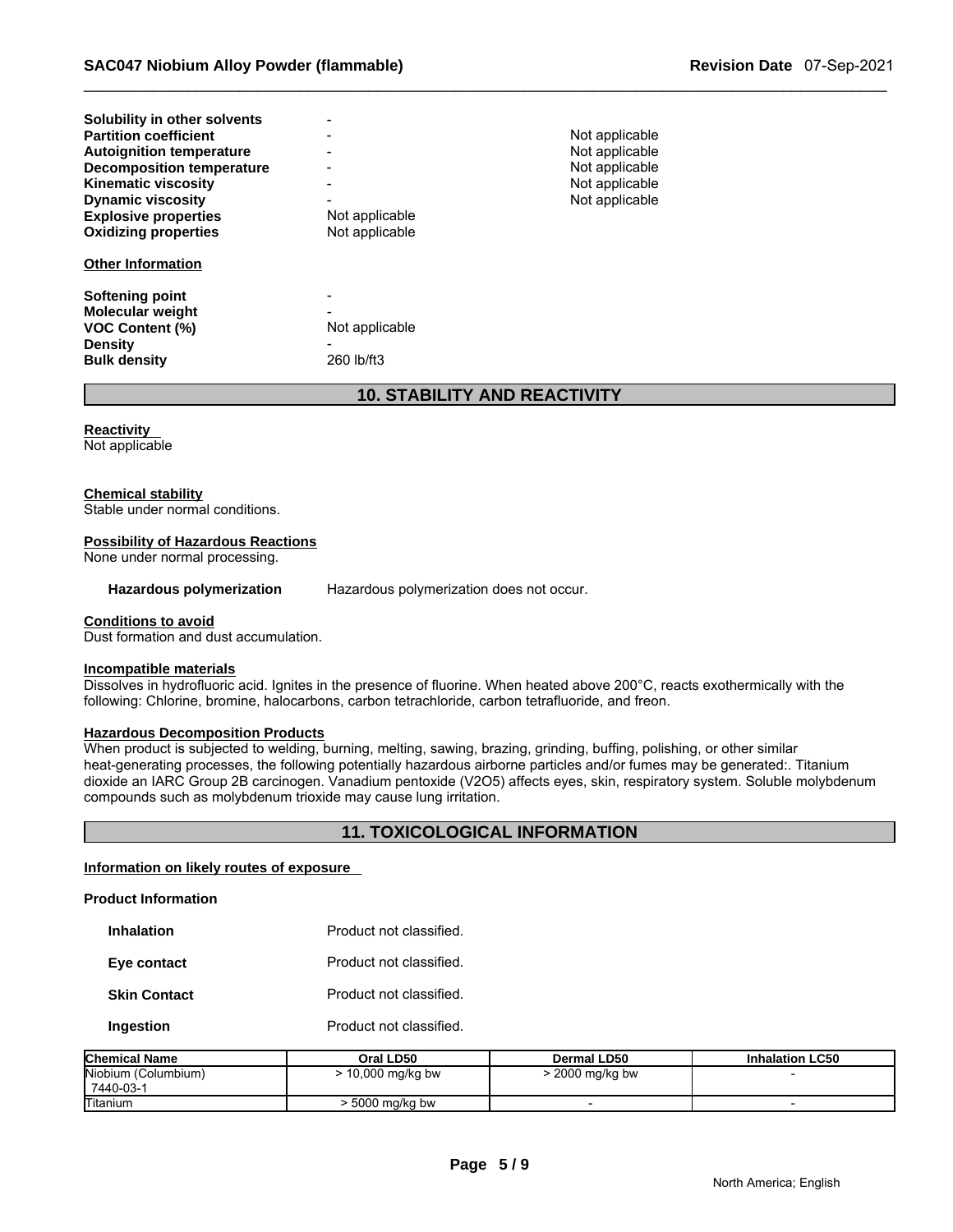| 7440-32-6                     |                 |                   |                         |
|-------------------------------|-----------------|-------------------|-------------------------|
| Aluminum<br>7429-90-5         | 15,900 mg/kg bw |                   | $> 1$ mg/L              |
| Tungsten<br>7440-33-7         | > 2000 mg/kg bw | $>$ 2000 mg/kg bw | $> 5.4$ mg/L            |
| <b>Tantalum</b><br>7440-25-7  | > 2000 mg/kg bw | > 2000 mg/kg bw   | $> 5.18$ mg/L           |
| Hafnium<br>7440-58-6          | > 5000 mg/kg bw |                   | $>4.3$ mg/L             |
| <b>Nanadium</b><br>7440-62-2  | > 2000 mg/kg bw |                   |                         |
| Molybdenum<br>7439-98-7       | > 2000 mg/kg bw | $>$ 2000 mg/kg bw | $> 5.10$ mg/L           |
| <b>Zirconium</b><br>7440-67-7 | > 5000 mg/kg bw |                   | $>4.3$ mg/L             |
| <b>Hydrogen</b><br>1333-74-0  |                 |                   | $> 15000$ ppm (Rat) 1 h |

## **Information on toxicological effects**

**Symptoms** None known.

**Delayed and immediate effects as well as chronic effects from short and long-term exposure** 

| <b>Acute toxicity</b><br><b>Skin corrosion/irritation</b><br>Serious eye damage/eye irritation<br><b>Sensitization</b><br>Germ cell mutagenicity | Product not classified.<br>Product not classified.<br>Product not classified.<br>Product not classified.<br>Product not classified.<br>Product not classified. |
|--------------------------------------------------------------------------------------------------------------------------------------------------|----------------------------------------------------------------------------------------------------------------------------------------------------------------|
| Carcinogenicity                                                                                                                                  |                                                                                                                                                                |
| <b>Reproductive toxicity</b><br><b>STOT - single exposure</b><br><b>STOT - repeated exposure</b><br><b>Aspiration hazard</b>                     | Product not classified.<br>Product not classified.<br>Product not classified.<br>Product not classified.                                                       |

# **12. ECOLOGICAL INFORMATION**

# **Ecotoxicity**

This product as shipped is not classified for aquatic toxicity.

| <b>Chemical Name</b>             | Algae/aquatic plants                                                                                                                                                                                               | Fish                                                                                                                                                                                                                | Toxicity to<br>microorganisms                                                               | <b>Crustacea</b>                                                                                                                                                                        |
|----------------------------------|--------------------------------------------------------------------------------------------------------------------------------------------------------------------------------------------------------------------|---------------------------------------------------------------------------------------------------------------------------------------------------------------------------------------------------------------------|---------------------------------------------------------------------------------------------|-----------------------------------------------------------------------------------------------------------------------------------------------------------------------------------------|
| Niobium (Columbium)<br>7440-03-1 |                                                                                                                                                                                                                    |                                                                                                                                                                                                                     |                                                                                             |                                                                                                                                                                                         |
| Titanium<br>7440-32-6            | The 72 h EC50 of titanium<br>dioxide to<br>Pseudokirchnerella<br>subcapitata was 61 mg of<br>$TiO2/L$ .                                                                                                            | The 96 h LC50 of titanium<br>dioxide to Cyprinodon<br>variegatus was greater than<br>10,000 mg of TiO2/L.<br>The 96 h LC50 of titanium<br>dioxide to Pimephales<br>promelas was greater than<br>1,000 mg of TiO2/L. | The 3 h EC50 of titanium<br>dioxide for activated sludge<br>were greater than 1000<br>mg/L. | The 48 h EC50 of titanium<br>dioxide to Daphnia Magna<br>was greater than 1000 mg of<br>TiO <sub>2</sub> /L.                                                                            |
| Aluminum<br>7429-90-5            | The 96-h EC50 values for<br>reduction of biomass of<br>Pseudokirchneriella<br>subcapitata in AAP-Medium<br>at pH 6, 7, and 8 were<br>estimated as 20.1, 5.4, and<br>150.6 µg/L, respectively, for<br>dissolved AI. | The 96 h LC50 of aluminum<br>to Oncorhynchus mykiss<br>was 7.4 mg of Al/L at pH 6.5<br>and 14.6 mg of Al/L at pH<br>7.5                                                                                             |                                                                                             | The 48-hr LC50 for<br>Ceriodaphnia dubia exposed<br>to Aluminium chloride<br>increased from 0.72 to<br>greater than 99.6 mg/L with<br>water hardness increasing<br>from 25 to 200 mg/L. |
| Tungsten                         | The 72 h EC50 of sodium                                                                                                                                                                                            | The 96 h LC50 of sodium                                                                                                                                                                                             | The 30 min EC50 of sodium                                                                   | The 48 h EC50 of sodium                                                                                                                                                                 |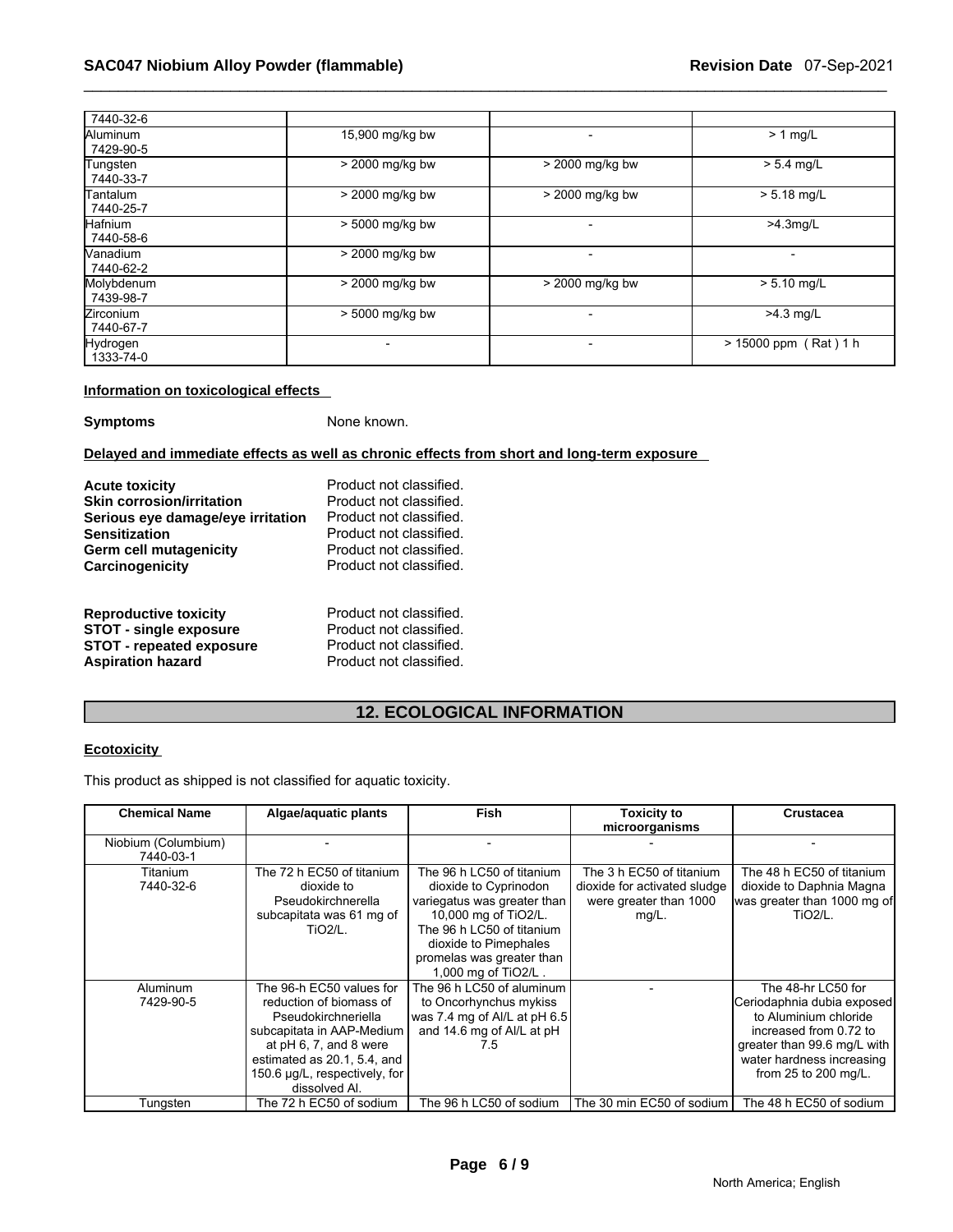| 7440-33-7  | tungstate to                  | tungstate to Danio rerio was | tungstate for activated     | tungstate to Daphnia magna   |
|------------|-------------------------------|------------------------------|-----------------------------|------------------------------|
|            | Pseudokirchnerella            | greater than 106 mg of W/L.  | sludge were greater than    | was greater than 96 mg of    |
|            | subcapitata was 31.0 mg of    |                              | 1000 mg/L.                  | W/L.                         |
|            | W/L.                          |                              |                             |                              |
| Tantalum   |                               |                              |                             |                              |
| 7440-25-7  |                               |                              |                             |                              |
| Hafnium    | The 72 h EC50 of hafnium      | The 96 h LC50 of Hafnium     |                             | The 48 h EC50 of Hafnium     |
| 7440-58-6  | to Pseudokirchneriella        | dioxide in water to Danio    |                             | dioxide to Daphnia magna     |
|            | subcapitata was great than 8  | rerio was greater than the   |                             | was greater than the         |
|            | ug of Hf/L (100% saturated    | solubility limit of 0.007 mg |                             | solubility limit of 0.007 mg |
|            | solution).                    | $Hf/L$ .                     |                             | $Hf/L$ .                     |
| Vanadium   | The 72 h EC50 of vanadium     | The 96 h LC50 of vanadium    | The 3 h EC50 of sodium      | The 48 h EC50 of sodium      |
| 7440-62-2  | pentoxide to Desmodesmus      | pentoxide to Pimephales      | metavanadate for activated  | vanadate to Daphnia magna    |
|            | subspicatus was 2,907 ug of   | promelas was 1,850 ug of     | sludge was greater than 100 | was 2,661 ug of V/L.         |
|            | V/I                           | V/L.                         | $mg/L$ .                    |                              |
| Molybdenum | The 72 h EC50 of sodium       | The 96 h LC50 of sodium      | The 3 h EC50 of             | The 48 h LC50 of sodium      |
| 7439-98-7  | molybdate dihydrate to        | molybdate dihydrate to       | molybdenum trioxide for     | molybdate dihydrate to       |
|            | Pseudokirchneriella           | Pimephales promelas was      | activated sludge was 820    | Ceriodaphnia dubia was       |
|            | subcapitata was 362.9 mg of   | 644.2 mg/L                   | $mg/L$ .                    | $1,015$ mg/L.                |
|            | $Mo/L$ .                      |                              |                             | The 48 h LC50 of sodium      |
|            |                               |                              |                             | molybdate dihydrate to       |
|            |                               |                              |                             | Daphnia magna was greater    |
|            |                               |                              |                             | than 1,727.8 mg/L.           |
| Zirconium  | The 14 d NOEC of zirconium    | The 96 h LL50 of zirconium   |                             | The 48 h EC50 of zirconium   |
| 7440-67-7  | dichloride oxide to Chlorella | to Danio rerio was greater   |                             | dioxide to Daphnia magna     |
|            | vulgaris was greater than     | than 74.03 mg/L.             |                             | was greater than 74.03 mg    |
|            | 102.5 mg of Zr/L.             |                              |                             | of Zr/L.                     |
| Hydrogen   |                               |                              |                             |                              |
| 1333-74-0  |                               |                              |                             |                              |

# **Persistence and degradability**

# **Bioaccumulation**

#### **Mobility**

# **Other adverse effects**

# **13. DISPOSAL CONSIDERATIONS**

#### **Waste treatment methods**

| <b>Disposal of wastes</b>     | Disposal should be in accordance with applicable regional, national and local laws and<br>regulations. |
|-------------------------------|--------------------------------------------------------------------------------------------------------|
| <b>Contaminated packaging</b> | Disposal should be in accordance with applicable regional, national and local laws and<br>requlations. |

This product contains one or more substances that are listed with the State of California as a hazardous waste.

# **14. TRANSPORT INFORMATION**

| DOT                  | Regulated                                               |
|----------------------|---------------------------------------------------------|
| UN/ID No.            | 3089                                                    |
| Proper shipping name | Metal powders, flammable, n.o.s. (Niobium Alloy Powder) |
| <b>Hazard Class</b>  | 4.1                                                     |
| <b>Packing Group</b> |                                                         |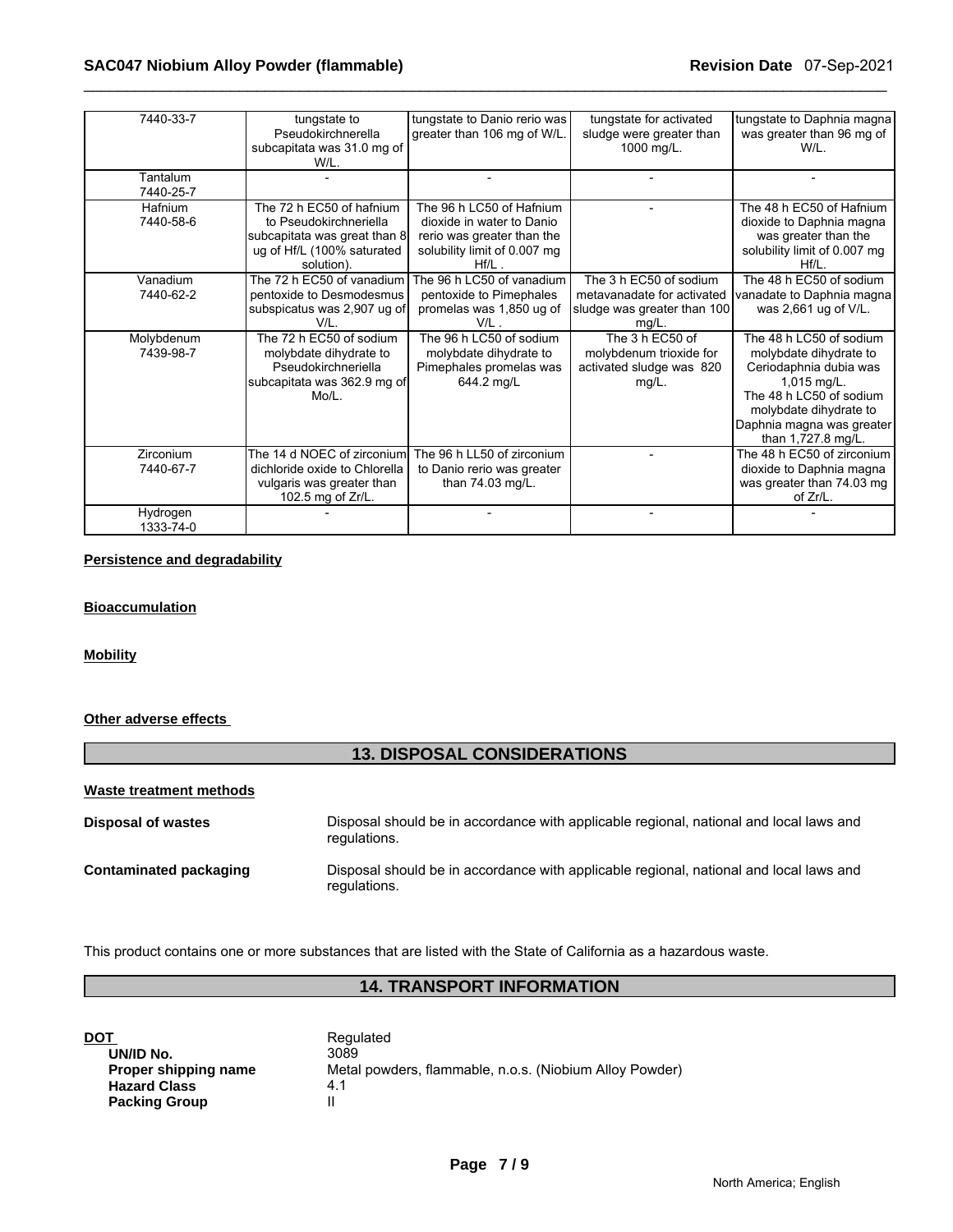| <b>Special Provisions</b>       | IB8, IP2, IP4, T3, TP33 |
|---------------------------------|-------------------------|
| <b>Emergency Response Guide</b> | 170                     |
| <b>Number</b>                   |                         |

# **15. REGULATORY INFORMATION**

| <b>International Inventories</b> |                   |
|----------------------------------|-------------------|
| <b>TSCA</b>                      | Complies          |
| <b>DSL/NDSL</b>                  | Complies          |
| <b>EINECS/ELINCS</b>             | Complies          |
| <b>ENCS</b>                      | Complies          |
| <b>IECSC</b>                     | Complies          |
| <b>KECL</b>                      | Complies          |
| <b>PICCS</b>                     | <b>Not Listed</b> |
| <b>AICS</b>                      | <b>Not Listed</b> |

 **Legend:** 

 **TSCA** - United States Toxic Substances Control Act Section 8(b) Inventory

 **DSL/NDSL** - Canadian Domestic Substances List/Non-Domestic Substances List

 **EINECS/ELINCS** - European Inventory of Existing Chemical Substances/European List of Notified Chemical Substances

 **ENCS** - Japan Existing and New Chemical Substances

 **IECSC** - China Inventory of Existing Chemical Substances

 **KECL** - Korean Existing and Evaluated Chemical Substances

 **PICCS** - Philippines Inventory of Chemicals and Chemical Substances

 **AICS** - Australian Inventory of Chemical Substances

# **US Federal Regulations**

#### **SARA 313**

Section 313 of Title III of the Superfund Amendments and Reauthorization Act of 1986 (SARA). This product does not contain any chemicals which are subject to the reporting requirements of the Act and Title 40 of the Code of Federal Regulations, Part 372

#### **SARA 311/312 Hazard Categories**

| Acute health hazard               | No  |  |
|-----------------------------------|-----|--|
| <b>Chronic Health Hazard</b>      | No  |  |
| Fire hazard                       | Yes |  |
| Sudden release of pressure hazard | No  |  |
| <b>Reactive Hazard</b>            | No  |  |

#### **CWA (Clean Water Act)**

This product does not contain any substances regulated as pollutants pursuant to the Clean Water Act (40 CFR 122.21 and 40 CFR 122.42)

# **CERCLA**

This material, as supplied, does not contain any substances regulated as hazardous substances under the Comprehensive Environmental Response Compensation and Liability Act (CERCLA) (40 CFR 302) or the Superfund Amendments and Reauthorization Act (SARA) (40 CFR 355). There may be specific reporting requirements at the local, regional, or state level pertaining to releases of this material

# **US State Regulations**

#### **California Proposition 65**

This product does not contain any Proposition 65 chemicals

# **U.S. State Right-to-Know Regulations**

| . .<br>Chemical<br>Name    | New<br>. Jersev | ма<br>saunuseus | `nsvlvania |
|----------------------------|-----------------|-----------------|------------|
| ïtanium                    |                 |                 |            |
| 7440-32-c<br>$\sim$ $\sim$ |                 |                 |            |